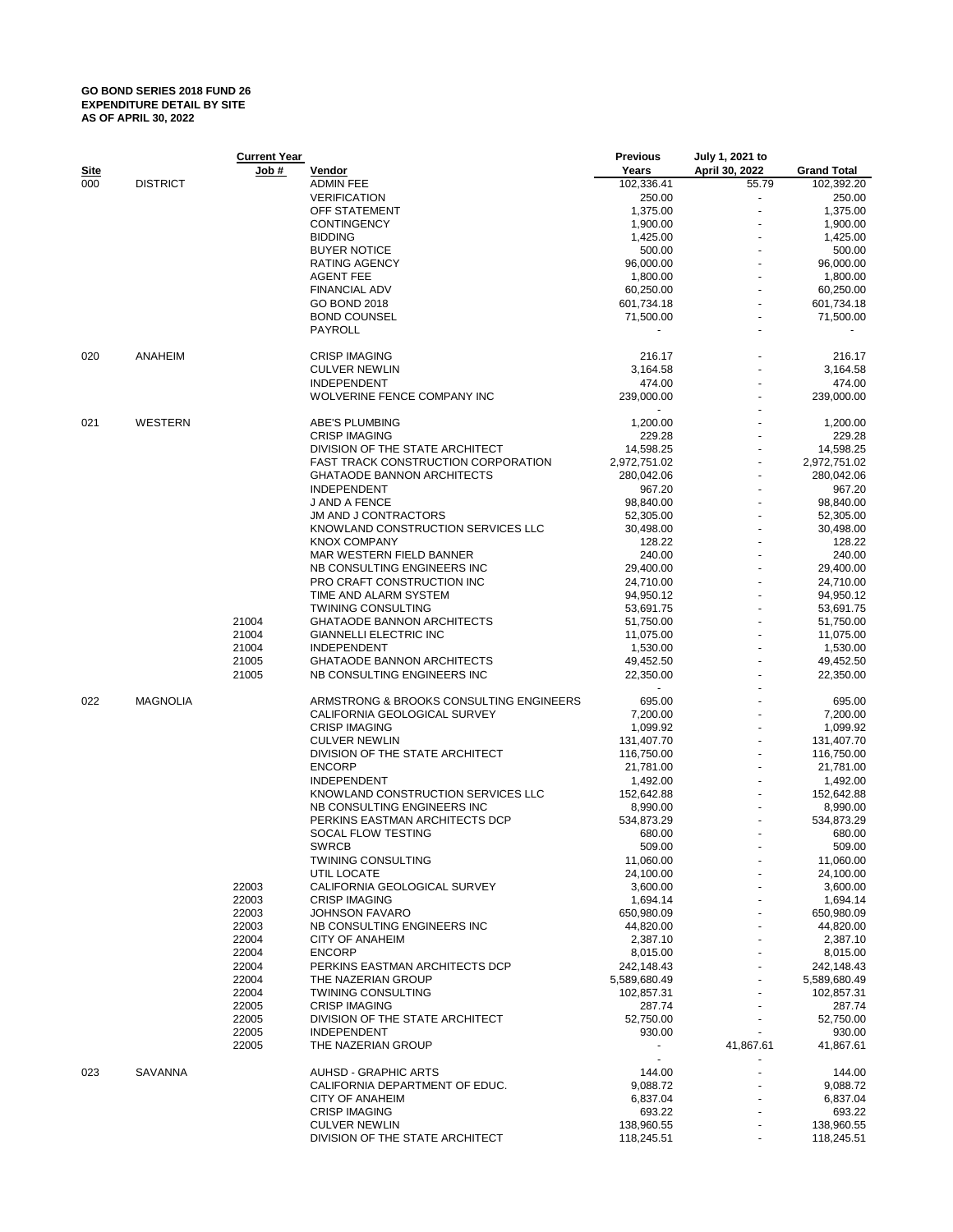|     |                   |       | <b>ENCORP</b>                                                     | 27,077.00                   | 27,077.00               |
|-----|-------------------|-------|-------------------------------------------------------------------|-----------------------------|-------------------------|
|     |                   |       | ERICKSON HALL CONSTRUCTION CO                                     | 13,777,027.21               | 13,777,027.21           |
|     |                   |       | HAULAWAY STORAGE CONTAINERS INC.                                  | 2,823.20                    | 2,823.20                |
|     |                   |       | <b>INDEPENDENT</b>                                                | 474.00                      | 474.00                  |
|     |                   |       | <b>IVL CONTRACTORS INC</b><br><b>JM AND J CONTRACTORS</b>         | 166,231.00<br>29,500.00     | 166,231.00<br>29,500.00 |
|     |                   |       | KARCHER ENVIRONMENTAL INC                                         | 88,250.00                   | 88,250.00               |
|     |                   |       | KNOWLAND CONSTRUCTION SERVICES LLC                                | 228,351.50                  | 228,351.50              |
|     |                   |       | <b>KYA SERVICES</b>                                               | 16,881.81                   | 16,881.81               |
|     |                   |       | PAYROLL                                                           | 983.59                      | 983.59                  |
|     |                   |       | PERKINS EASTMAN ARCHITECTS DCP                                    | 339,435.46                  | 339,435.46              |
|     |                   |       | QUICK CRETE PRODUCTS CORP                                         | 87,193.46                   | 87,193.46               |
|     |                   |       | SHELF MASTER INC.                                                 | 749.48                      | 749.48                  |
|     |                   |       | <b>SWRCB</b>                                                      | 1,136.00                    | 1.136.00                |
|     |                   |       | <b>TWINING CONSULTING</b>                                         | 154,036.75                  | 154,036.75              |
|     |                   | 23003 | ERICKSON HALL CONSTRUCTION CO                                     | 13,127.00<br>$\blacksquare$ | 13,127.00               |
| 024 | LOARA             |       | GIANNELLI ELECTRIC INC.                                           | 1,105.50                    | 1,105.50                |
|     |                   |       | MONTGOMERY HARDWARE CO.                                           | 12,781.28                   | 12,781.28               |
|     |                   |       | <b>PAYROLL</b>                                                    | 17.76                       | 17.76                   |
|     |                   |       |                                                                   | $\blacksquare$              |                         |
| 025 | <b>KATELLA</b>    |       | <b>CULVER NEWLIN</b>                                              | 33,580.71                   | 33,580.71               |
|     |                   |       |                                                                   | $\blacksquare$              |                         |
| 027 | <b>KENNEDY</b>    |       | <b>AUHSD - GRAPHIC ARTS</b><br>BALFOUR BEATTY CONSTRUCTION LLC    | 453.00                      | 453.00                  |
|     |                   |       | CALIFORNIA DEPARTMENT OF EDUC.                                    | 821,468.50<br>2,450.00      | 821,468.50<br>2,450.00  |
|     |                   |       | <b>CRISP IMAGING</b>                                              | 474.47                      | 474.47                  |
|     |                   |       | <b>CULVER NEWLIN</b>                                              | 45,002.60                   | 45,002.60               |
|     |                   |       | <b>CUMMING CONSTRUCTION MANAGEMENT INC</b>                        | 56,960.00                   | 56,960.00               |
|     |                   |       | <b>CUSTOM SIGNS INC</b>                                           | 1,823.75                    | 1,823.75                |
|     |                   |       | DIGITAL ELECTRIC INC.                                             | 6,868.00                    | 6,868.00                |
|     |                   |       | DIVISION OF THE STATE ARCHITECT                                   | 40,432.71                   | 40,432.71               |
|     |                   |       | <b>ECONOMY RENTALS INC</b>                                        | 10,550.92                   | 10,550.92               |
|     |                   |       | <b>ENCORP</b>                                                     | 3,010.00                    | 3,010.00                |
|     |                   |       | KNOWLAND CONSTRUCTION SERVICES LLC                                | 41,191.00                   | 41,191.00               |
|     |                   |       | <b>PAYROLL</b>                                                    | 1,039.69                    | 1,039.69                |
|     |                   |       | RUHNAU CLARKE ARCHITECTS                                          | 40,435.00                   | 40,435.00               |
|     |                   |       | <b>SWRCB</b>                                                      | 610.00                      | 610.00                  |
|     |                   |       | <b>TWINING CONSULTING</b>                                         | 28,776.50                   | 28,776.50               |
|     |                   |       |                                                                   | $\sim$                      |                         |
| 028 | <b>CYPRESS</b>    |       | <b>AUHSD - GRAPHIC ARTS</b>                                       | 60.00                       | 60.00                   |
|     |                   |       | BALFOUR BEATTY CONSTRUCTION LLC                                   | 644,659.00                  | 644,659.00              |
|     |                   |       | <b>CRISP IMAGING</b>                                              | 881.26                      | 881.26                  |
|     |                   |       | <b>CULVER NEWLIN</b>                                              | 22,066.48                   | 22,066.48               |
|     |                   |       | CUMMING CONSTRUCTION MANAGEMENT INC                               | 7,440.00                    | 7,440.00                |
|     |                   |       | <b>DIGITAL ELECTRIC INC.</b>                                      | 3,736.00                    | 3,736.00                |
|     |                   |       | <b>JM AND J CONTRACTORS</b><br>KNOWLAND CONSTRUCTION SERVICES LLC | 17,500.00<br>55,355.00      | 17,500.00               |
|     |                   |       | OC ENVIRONMENTAL                                                  | 497.00                      | 55,355.00<br>497.00     |
|     |                   |       | PAYROLL                                                           | 1,877.38                    | 1,877.38                |
|     |                   |       | QUICK CRETE PRODUCTS CORP                                         | 66,751.14                   | 66,751.14               |
|     |                   |       | RUHNAU CLARKE ARCHITECTS                                          | 220,187.94                  | 220,187.94              |
|     |                   |       | <b>SWRCB</b>                                                      | 652.00                      | 652.00                  |
|     |                   |       | <b>TWINING CONSULTING</b>                                         | 33,910.00                   | 33,910.00               |
|     |                   |       | VITAL INSPECTION SERVICES INC                                     | 1,539.00                    | 1,539.00                |
|     |                   | 28006 | RUHNAU CLARKE ARCHITECTS                                          | 5,651.31                    | 5,651.31                |
|     |                   |       |                                                                   | $\sim$                      |                         |
| 031 | <b>BROOKHURST</b> |       | <b>FENCECORP INC</b>                                              | 450.00                      | 450.00                  |
|     |                   | 31003 | GIANNELLI ELECTRIC INC.<br>MIKE ELAM CONSTRUCTION                 | 1,105.50<br>3,857.75        | 1,105.50<br>3,857.75    |
|     |                   |       |                                                                   | $\sim$                      |                         |
| 032 | <b>ORANGEVIEW</b> |       | <b>CULVER NEWLIN</b>                                              | 39,291.07                   | 39,291.07               |
|     |                   |       | DIVISION OF THE STATE ARCHITECT                                   | 810.00                      | 810.00                  |
|     |                   |       | <b>GHATAODE BANNON ARCHITECTS</b>                                 | 5,950.00                    | 5,950.00                |
|     |                   |       | <b>INDEPENDENT</b>                                                | 431.00                      | 431.00                  |
|     |                   | 32003 | <b>CRISP IMAGING</b>                                              | 89.96                       | 89.96                   |
|     |                   | 32003 | DIVISION OF THE STATE ARCHITECT                                   | 320.36                      | 320.36                  |
|     |                   | 32003 | <b>GHATAODE BANNON ARCHITECTS</b>                                 | 2,550.00                    | 2.550.00                |
|     |                   | 32003 | JM AND J CONTRACTORS                                              | 91,259.00                   | 91,259.00               |
|     |                   | 32003 | <b>TWINING CONSULTING</b>                                         | 3,971.37                    | 3,971.37                |
|     |                   | 32003 | VITAL INSPECTION SERVICES INC                                     | 18,180.00                   | 18,180.00               |
| 034 | WALKER            |       | <b>CULVER NEWLIN</b>                                              | $\sim$<br>106,398.00        | 106,398.00              |
|     |                   |       |                                                                   |                             |                         |
| 035 | DALE              |       | ALEX MOVING AND STORAGE                                           | 7,820.00                    | 7,820.00                |
|     |                   |       | AMERICAN FENCE COMPANY INC                                        | 1,341.30                    | 1,341.30                |
|     |                   |       | AUDIO VISUAL INNOVATIONS INC                                      | 25,690.89                   | 25,690.89               |
|     |                   |       | <b>AUHSD - GRAPHIC ARTS</b>                                       | 378.00                      | 378.00                  |
|     |                   |       | CALIFORNIA DEPARTMENT OF EDUC.                                    | 21,383.95                   | 21,383.95               |
|     |                   |       | CITY OF ANAHEIM                                                   | 1,833.88                    | 1,833.88                |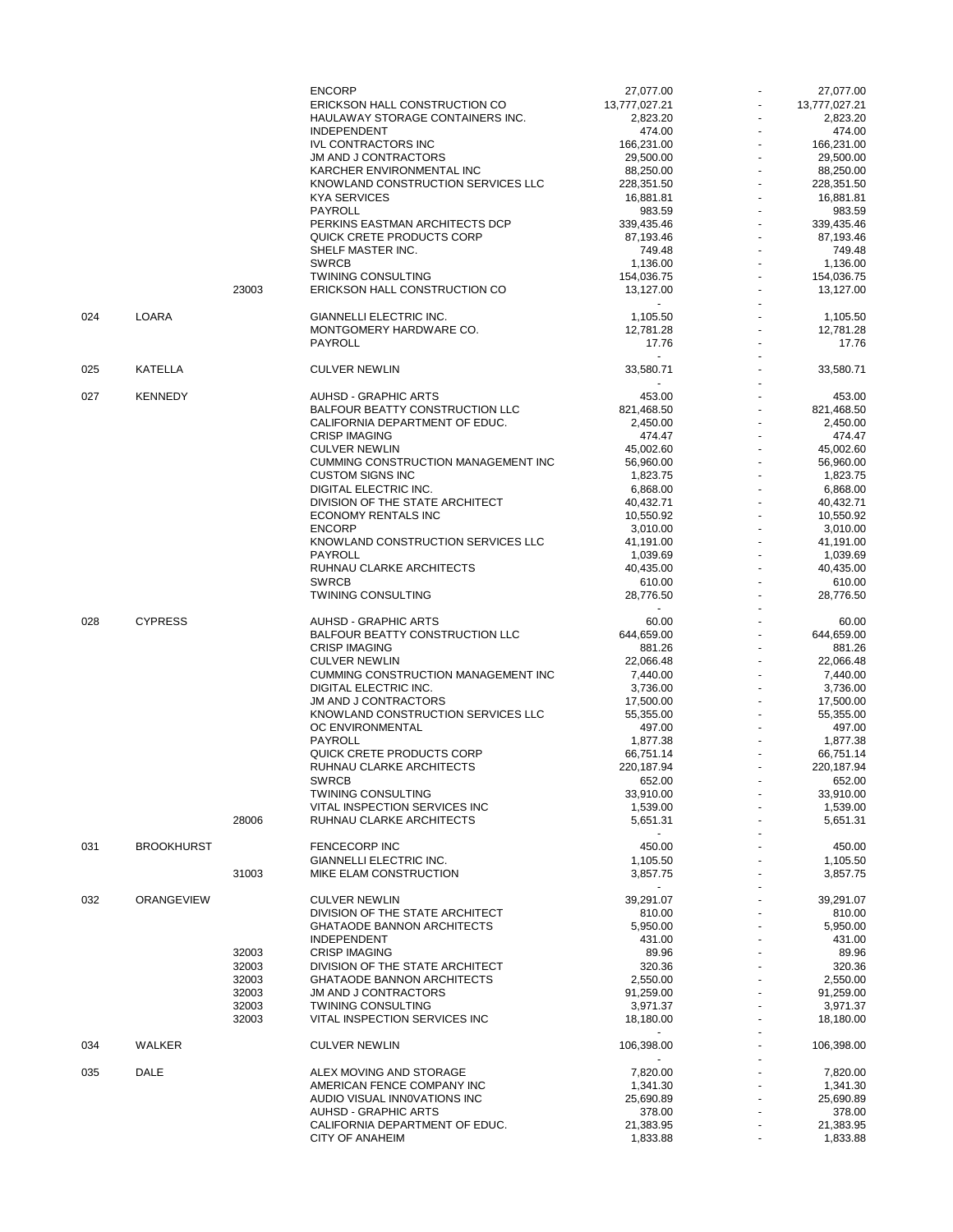|     |                 |       | <b>CONTAINER ALLIANCE</b>                  | 8,530.63             |                          | 8,530.63      |
|-----|-----------------|-------|--------------------------------------------|----------------------|--------------------------|---------------|
|     |                 |       | <b>CRISP IMAGING</b>                       | 10,369.36            |                          | 10,369.36     |
|     |                 |       | CROWN WORLDIDE MOVING AND STORAGE          | 5,146.00             |                          | 5,146.00      |
|     |                 |       | <b>CULVER NEWLIN</b>                       |                      |                          | 420,589.33    |
|     |                 |       |                                            | 420,589.33           |                          |               |
|     |                 |       | CUMMING CONSTRUCTION MANAGEMENT INC        | 442,352.50           |                          | 442,352.50    |
|     |                 |       | DIGITAL NETWORKS GROUP INC                 | 2,610.76             |                          | 2,610.76      |
|     |                 |       | DIVISION OF THE STATE ARCHITECT            | 95,864.63            |                          | 95.864.63     |
|     |                 |       |                                            |                      |                          |               |
|     |                 |       | <b>FRANKLIN MECHANICAL SYSTEMS</b>         | 3,035.00             |                          | 3,035.00      |
|     |                 |       | <b>GHATAODE BANNON ARCHITECTS</b>          | 680,407.09           |                          | 680,407.09    |
|     |                 |       | GIANNELLI ELECTRIC INC.                    | 3,837.00             |                          | 3,837.00      |
|     |                 |       |                                            |                      |                          |               |
|     |                 |       | <b>HCI SYSTEMS INC</b>                     | 20,848.00            |                          | 20,848.00     |
|     |                 |       | KNOWLAND CONSTRUCTION SERVICES LLC         | 335,839.70           |                          | 335,839.70    |
|     |                 |       |                                            |                      |                          |               |
|     |                 |       | <b>MANUFACTURES BANK</b>                   | 1,251,386.63         |                          | 1,251,386.63  |
|     |                 |       | MIKE ELAM CONSTRUCTION                     | 5,137.42             |                          | 5,137.42      |
|     |                 |       | MONTENEGRO, ROBERT                         | 7,308.00             |                          | 7,308.00      |
|     |                 |       |                                            |                      |                          |               |
|     |                 |       | MOVER SERVICES INC                         | 5,942.50             |                          | 5,942.50      |
|     |                 |       | ORANGE COUNTY PUBLIC SAFETY                | 11,424.00            |                          | 11,424.00     |
|     |                 |       | PATHWAY COMMUNICATIONS LTD                 | 4,228.11             |                          | 4,228.11      |
|     |                 |       |                                            |                      |                          |               |
|     |                 |       | PAYROLL                                    | 8,128.85             |                          | 8,128.85      |
|     |                 |       | PINNER CONSTRUCTION CO INC                 | 16,625,209.43        |                          | 16,625,209.43 |
|     |                 |       | REPUBLIC SERVICES OF SO. CALIFORNIA        | 1,453.18             |                          | 1,453.18      |
|     |                 |       |                                            |                      |                          |               |
|     |                 |       | <b>RMA GROUP</b>                           | 430,355.50           |                          | 430,355.50    |
|     |                 |       | SPOT COOLERS                               | 13,792.01            |                          | 13,792.01     |
|     |                 |       | <b>SWRCB</b>                               | 694.00               |                          | 694.00        |
|     |                 |       |                                            |                      |                          |               |
|     |                 |       | U S BANK                                   | 3,782.30             |                          | 3,782.30      |
|     |                 |       | VITAL INSPECTION SERVICES INC              | 2,187.00             |                          | 2,187.00      |
|     |                 |       | <b>WALTERS WHOLESALE</b>                   | 11,572.29            |                          | 11,572.29     |
|     |                 |       |                                            |                      |                          |               |
|     |                 |       | <b>WENGER CORP</b>                         | 17,242.59            |                          | 17.242.59     |
|     |                 | 35001 | AUDIO VISUAL INNOVATIONS INC               | 11,248.05            |                          | 11,248.05     |
|     |                 |       | <b>CONTAINER ALLIANCE</b>                  |                      |                          |               |
|     |                 | 35001 |                                            | 5,028.48             | (419.04)                 | 4,609.44      |
|     |                 | 35001 | <b>CRISP IMAGING</b>                       | 1,001.93             |                          | 1,001.93      |
|     |                 | 35001 | <b>CUMMING CONSTRUCTION MANAGEMENT INC</b> | 335,905.00           |                          | 335,905.00    |
|     |                 |       | <b>ENCORP</b>                              |                      |                          |               |
|     |                 | 35001 |                                            | 65,021.00            |                          | 65,021.00     |
|     |                 | 35001 | GHATAODE BANNON ARCHITECTS                 | 156,701.78           |                          | 156,701.78    |
|     |                 | 35001 | MANUFACTURES BANK                          | 818,802.99           |                          | 818,802.99    |
|     |                 |       |                                            |                      |                          |               |
|     |                 | 35001 | MONTGOMERY HARDWARE CO.                    | 3,157.81             |                          | 3,157.81      |
|     |                 | 35001 | PINNER CONSTRUCTION CO INC                 | 14,566,369.92        |                          | 14,566,369.92 |
|     |                 | 35001 | <b>RMA GROUP</b>                           | 96,716.71            |                          | 96,716.71     |
|     |                 |       |                                            |                      |                          |               |
|     |                 | 35001 | VITAL INSPECTION SERVICES INC              | 21,330.00            |                          | 21,330.00     |
|     |                 | 35004 | <b>HCI SYSTEMS INC</b>                     | 945.00               |                          | 945.00        |
|     |                 |       |                                            |                      |                          |               |
|     |                 |       |                                            |                      |                          |               |
|     |                 |       |                                            |                      |                          |               |
| 037 | <b>SYCAMORE</b> |       | ARMSTRONG BROOK                            | 695.00               |                          | 695.00        |
|     |                 |       | CALIF DEPT OF TAX AND FEE ADMIN            |                      |                          |               |
|     |                 |       |                                            | 628.16               |                          | 628.16        |
|     |                 |       | CALIFORNIA GEOLOGICAL                      | 3,600.00             |                          | 3,600.00      |
|     |                 |       | <b>CITY OF ANAHEIM</b>                     | 9,040.67             |                          | 9,040.67      |
|     |                 |       | <b>CRISP IMAGING</b>                       |                      |                          |               |
|     |                 |       |                                            | 2,316.89             |                          | 2,316.89      |
|     |                 |       | <b>CULVER NEWLIN</b>                       | 16,714.72            |                          | 16,714.72     |
|     |                 |       | CUMMING CONSTRUCTION MANAGEMENT INC        | 68,887.50            |                          | 68,887.50     |
|     |                 |       |                                            |                      |                          |               |
|     |                 |       | DIVISION OF THE STATE ARCHITECT            | 114,350.00           |                          | 114,350.00    |
|     |                 |       | FIRE SPRINKLER INSPECTIONS INC             | 550.00               |                          | 550.00        |
|     |                 |       | HAULAWAY STORAGE CONTAINERS INC.           | 860.00               |                          | 860.00        |
|     |                 |       |                                            | 8,881.00             |                          | 8,881.00      |
|     |                 |       | KNOWLAND CONSTRUCTION SERVICES LLC         |                      |                          |               |
|     |                 |       | NB CONSULTING ENGINEERS INC                | 3,360.00             |                          | 3,360.00      |
|     |                 |       | OTW SAFETY                                 | 8,584.44             | (314.08)                 | 8,270.36      |
|     |                 |       |                                            | 9,134.27             |                          |               |
|     |                 |       | PAYROLL                                    |                      | 0.31                     | 9,134.58      |
|     |                 |       | PERKINS EASTMAN ARCHITECTS DCP             | 652,837.63           | $\blacksquare$           | 652,837.63    |
|     |                 |       | RED DRAGON ELECTRIC INC                    |                      | $\overline{\phantom{a}}$ |               |
|     |                 |       | <b>RED HAWK SERVICES</b>                   |                      |                          |               |
|     |                 |       |                                            | 372,763.00           |                          | 372,763.00    |
|     |                 |       | <b>SWRCB</b>                               | 817.00               |                          | 817.00        |
|     |                 |       | <b>TWINING CONSULTING</b>                  | 8,985.00             |                          | 8,985.00      |
|     |                 |       | U S BANK                                   | 3,956.64             |                          | 3,956.64      |
|     |                 |       |                                            |                      |                          |               |
|     |                 | 37004 | <b>CRISP IMAGING</b>                       | 7,848.11             |                          | 7,848.11      |
|     |                 | 37004 | CUMMING CONSTRUCTION MANAGEMENT INC        | 170,492.50           |                          | 170,492.50    |
|     |                 | 37004 | <b>ENCORP</b>                              | 11,070.00            |                          | 11,070.00     |
|     |                 |       |                                            |                      |                          |               |
|     |                 | 37004 | <b>GIANNELLI ELECTRIC INC</b>              | 7,672.57             |                          | 7,672.57      |
|     |                 | 37004 | GOLDEN STATE PAVING CO INC                 | 16,387.00            |                          | 16,387.00     |
|     |                 | 37004 | HAULAWAY STORAGE CONTAINERS INC.           | 1,040.00             |                          | 1,040.00      |
|     |                 |       |                                            |                      |                          |               |
|     |                 | 37004 | <b>ICS SERVICE CO</b>                      | 1,345.65             |                          | 1,345.65      |
|     |                 | 37004 | INDEPENDENT                                | 470.00               |                          | 470.00        |
|     |                 | 37004 | J AND A FENCE                              | 3,450.00             |                          | 3,450.00      |
|     |                 |       |                                            |                      |                          |               |
|     |                 | 37004 | MILLER CONSTRUCTION                        | 3,318,271.57         |                          | 3,318,271.57  |
|     |                 | 37004 | MOVER SERVICES INC                         | 2,000.00             |                          | 2,000.00      |
|     |                 | 37004 | PERKINS EASTMAN ARCHITECTS DCP             | 67,850.90            |                          | 67,850.90     |
|     |                 |       |                                            |                      |                          |               |
|     |                 | 37004 | <b>TWINING CONSULTING</b>                  | 16,858.95            |                          | 16,858.95     |
|     |                 | 37004 | VITAL INSPECTION SERVICES INC              | 65,256.00            |                          | 65,256.00     |
|     |                 | 37005 | PRO CRAFT CONSTRUCTION INC                 | 68,700.00            |                          | 68,700.00     |
|     |                 |       |                                            |                      |                          |               |
|     |                 |       |                                            |                      |                          |               |
| 038 | <b>BALL</b>     |       | <b>AUHSD - GRAPHIC ARTS</b>                | 240.00               |                          | 240.00        |
|     |                 |       | CALIF DEPT OF TAX AND FEE ADMINISTRATION   |                      |                          | 1,800.70      |
|     |                 |       | CALIFORNIA GEOLOGICAL                      | 1,800.70<br>3,600.00 |                          | 3,600.00      |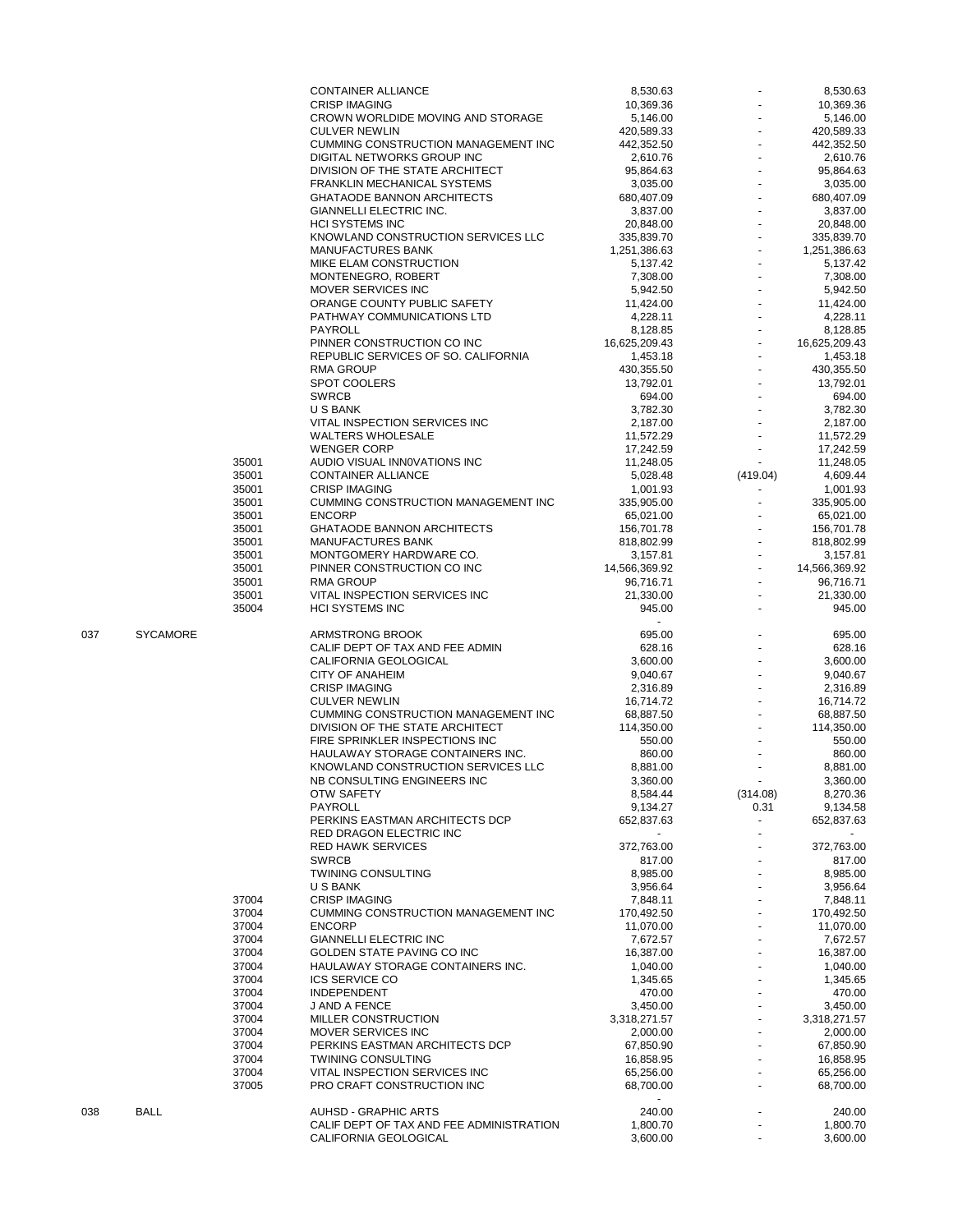|     |                        |       | <b>CITY OF ANAHEIM</b>                        | 5,206.70                 |           | 5,206.70              |
|-----|------------------------|-------|-----------------------------------------------|--------------------------|-----------|-----------------------|
|     |                        |       | <b>CRISP IMAGING</b>                          | 8,162.95                 |           | 8,162.95              |
|     |                        |       | <b>CULVER NEWLIN</b>                          | 165,573.32               |           | 165,573.32            |
|     |                        |       | CUMMING CONSTRUCTION MANAGEMENT INC           | 81,592.50                |           | 81,592.50             |
|     |                        |       | DIVISION OF THE STATE ARCHITECT               | 62,010.77                |           | 62,010.77             |
|     |                        |       | <b>ENCORP</b>                                 | 830.00                   |           | 830.00                |
|     |                        |       | FIRE SPRINKLER INSPECTIONS INC                | 550.00                   |           | 550.00                |
|     |                        |       | <b>GANAHL LUMBER CO</b><br><b>INDEPENDENT</b> | 223.09                   |           | 223.09<br>1,487.20    |
|     |                        |       | J.L. COBB PAINTING AND CONSTRUCTION           | 1,487.20<br>1,162,081.45 |           | 1,162,081.45          |
|     |                        |       | MOVER SERVICES INC                            | 2,000.00                 |           | 2,000.00              |
|     |                        |       | <b>OTW SAFETY</b>                             | 11,730.43                | 12,630.78 | 24,361.21             |
|     |                        |       | PAYROLL                                       | 4,192.97                 | 0.08      | 4,193.05              |
|     |                        |       | PERKINS EASTMAN ARCHITECTS DCP                | 539,446.31               | $\omega$  | 539,446.31            |
|     |                        |       | <b>SWRCB</b>                                  | 685.00                   |           | 685.00                |
|     |                        |       | <b>TWINING CONSULTING</b>                     | 19,052.20                |           | 19,052.20             |
|     |                        |       | U S BANK                                      | 3,956.65                 |           | 3,956.65              |
|     |                        |       | <b>VERNES PLUMBING INC</b>                    | 3,540.00                 |           | 3,540.00              |
|     |                        |       | VITAL INSPECTION SERVICES INC                 | 5,751.00                 |           | 5,751.00              |
|     |                        | 38005 | CALIFORNIA CUSHION COMPANY INC.               | 72.18                    |           | 72.18                 |
|     |                        | 38005 | <b>CRISP IMAGING</b>                          | 7,844.34                 |           | 7,844.34              |
|     |                        | 38005 | CUMMING CONSTRUCTION MANAGEMENT INC           | 202,620.00               |           | 202,620.00            |
|     |                        | 38005 | DIVISION OF THE STATE ARCHITECT               | 28,100.00                |           | 28,100.00             |
|     |                        | 38005 | <b>ENCORP</b>                                 | 11,265.00                |           | 11,265.00             |
|     |                        | 38005 | <b>GIANNELLI ELECTRIC INC</b>                 | 5,163.00                 |           | 5,163.00              |
|     |                        | 38005 | GOLDEN STATE PAVING CO INC                    | 1,900.00                 |           | 1,900.00              |
|     |                        | 38005 | <b>ICS SERVICE CO</b>                         | 795.42                   |           | 795.42                |
|     |                        | 38005 | <b>INDEPENDENT</b>                            | 470.00                   |           | 470.00                |
|     |                        | 38005 | MD INSTALLATIONS INT'L INC.                   | 1,680.00                 |           | 1,680.00              |
|     |                        | 38005 | MIKE ELAM CONSTRUCTION                        | 3,876.32                 |           | 3,876.32              |
|     |                        | 38005 | MILLER CONSTRUCTION                           | 3,667,409.18             |           | 3,667,409.18          |
|     |                        | 38005 | PERKINS EASTMAN ARCHITECTS DCP                | 36,997.35                |           | 36,997.35             |
|     |                        | 38005 | <b>TWINING CONSULTING</b>                     | 25,940.52                |           | 25,940.52             |
|     |                        | 38005 | VITAL INSPECTION SERVICES INC                 | 61.380.00                |           | 61,380.00             |
|     |                        |       |                                               |                          |           |                       |
| 040 | <b>SOUTH</b>           |       | <b>CULVER NEWLIN</b>                          | 29,338.80                |           | 29,338.80             |
|     |                        |       |                                               | $\sim$                   |           |                       |
| 042 | <b>OXFORD</b>          |       | C TECH CONSTRUCTION INC.                      | 1,618.00                 |           | 1,618.00              |
|     |                        |       | CALIFORNIA DEPARTMENT OF EDUC.                | 6,323.20                 |           | 6,323.20              |
|     |                        |       | <b>CULVER NEWLIN</b>                          | 69,705.58                |           | 69,705.58             |
|     |                        |       | ECONO FENCE INC                               | 63,455.00                |           | 63,455.00             |
|     |                        |       | ERICKSON HALL CONSTRUCTION CO                 | 408,354.56               |           | 408,354.56            |
|     |                        |       | GERBER CONCRETE PUMPING INC.                  | 330.00                   |           | 330.00                |
|     |                        |       | <b>INDEPENDENT</b>                            | 426.80                   |           | 426.80                |
|     |                        |       | KNOWLAND CONSTRUCTION SERVICES LLC            | 209,750.50               |           | 209,750.50            |
|     |                        |       | PATHWAY COMMUNICATIONS LTD<br>PAYROLL         | 5,624.55                 |           | 5,624.55<br>14,067.07 |
|     |                        |       | <b>WENGER CORP</b>                            | 14,067.07<br>46,215.74   |           | 46,215.74             |
|     |                        |       |                                               | $\sim$                   |           |                       |
| 044 | <b>LEXINGTON</b>       |       | <b>CULVER NEWLIN</b>                          | 175,375.45               |           | 175,375.45            |
|     |                        |       | ORANGE COUNTY REGISTER                        | 2,702.76                 |           | 2,702.76              |
|     |                        |       |                                               | $\blacksquare$           |           |                       |
| 050 | <b>DISTRICT OFFICE</b> |       | AMERICAN FENCE COMPANY INC                    | 555.00                   |           | 555.00                |
|     |                        |       | <b>CRISP IMAGING</b>                          | 368.03                   |           | 368.03                |
|     |                        |       | CUMMING CONSTRUCTION MANAGEMENT INC           | 802,867.50               |           | 802,867.50            |
|     |                        |       | <b>DIGITAL ELECTRIC INC.</b>                  | 8.409.50                 |           | 8,409.50              |
|     |                        |       | <b>ENCORP</b>                                 | 980.00                   |           | 980.00                |
|     |                        |       | ERICKSON HALL CONSTRUCTION CO                 | 37,149.75                |           | 37,149.75             |
|     |                        |       | <b>HCI SYSTEMS INC</b>                        | 2,170,825.65             |           | 2,170,825.65          |
|     |                        |       | <b>INDEPENDENT</b>                            | 474.00                   |           | 474.00                |
|     |                        |       | KARCHER ENVIRONMENTAL INC                     |                          |           |                       |
|     |                        |       | KNOWLAND CONSTRUCTION SERVICES LLC            | 7,055.00                 |           | 7,055.00              |
|     |                        |       | <b>KSR ASSOCIATES LLC</b>                     | 44,042.81                |           | 44,042.81             |
|     |                        |       | LETNER ROOFING                                | 2,355,178.00             |           | 2,355,178.00          |
|     |                        |       | LETTER PERFECT SIGNS                          | 5,572.83                 |           | 5,572.83              |
|     |                        |       | <b>P2S ENGINEERING INC</b>                    | 25,067.00                |           | 25,067.00             |
|     |                        |       | PAYROLL                                       | 1,883.50                 |           | 1,883.50              |
|     |                        |       | WEATHERPROOFING TECHNOLOGIES INC              | 197,473.43               |           | 197,473.43            |
|     |                        | 50001 | <b>CUMMING CONSTRUCTION MANAGEMENT INC</b>    | 375,775.00               |           | 375,775.00            |
|     |                        | 50011 | <b>TREMCO</b>                                 | 1,410.00                 |           | 1,410.00              |
|     |                        | 56002 | <b>HCI SYSTEMS INC</b>                        | 67,302.50                |           | 67,302.50             |
|     |                        |       |                                               |                          |           |                       |
| 056 | <b>DISTRICT OFFICE</b> |       | <b>CRISP IMAGING</b>                          | 3,122.63                 |           | 3,122.63              |
|     |                        |       | <b>GHATAODE BANNON ARCHITECTS</b>             | 45,310.00                |           | 45,310.00             |
|     |                        |       | KNOWLAND CONSTRUCTION SERVICES LLC            | 78.00                    |           | 78.00                 |
|     |                        |       | PAYROLL                                       | 836,637.22               |           | 836,637.22            |
|     |                        |       | TIME AND ALARM SYSTEM                         | 48,154.75                |           | 48,154.75             |
|     |                        | 50001 | <b>CRISP IMAGING</b>                          | 1,693.41                 |           | 1,693.41              |
|     |                        |       |                                               |                          |           |                       |
| 061 | <b>POLARIS</b>         |       | CALIFORNIA DEPARTMENT OF EDUC.                | 3,687.13                 |           | 3,687.13              |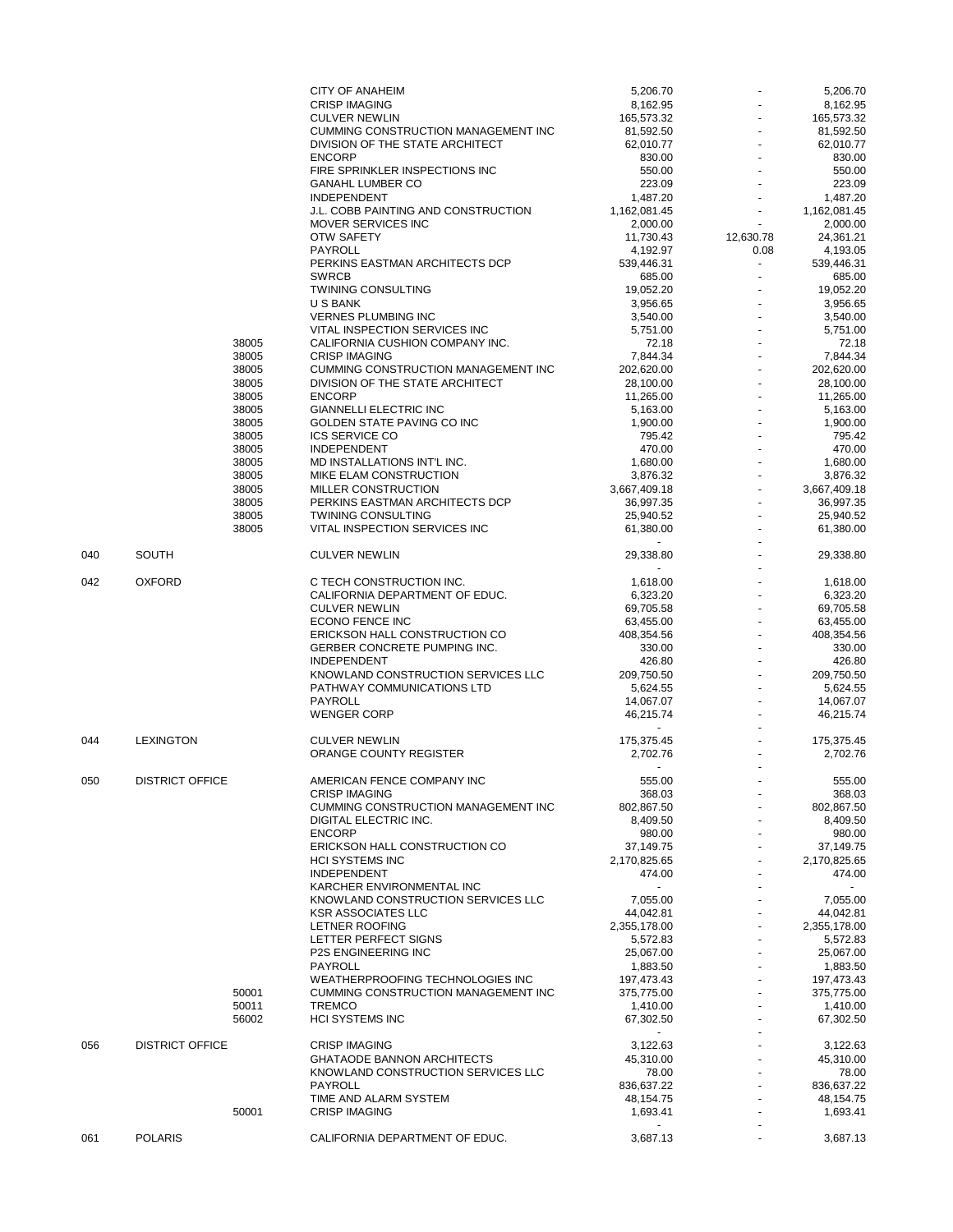| <b>GRAND TOTAL</b> |       |                                    | 86.376.373.19 | 53.821.45                | 86.430.194.64 |
|--------------------|-------|------------------------------------|---------------|--------------------------|---------------|
|                    |       |                                    | 7.590.00      | $\overline{\phantom{0}}$ | 7.590.00      |
|                    | 61002 | <b>GHATAODE BANNON ARCHITECTS</b>  |               |                          |               |
|                    | 35001 | <b>GHATAODE BANNON ARCHITECTS</b>  | 29.884.72     | -                        | 29.884.72     |
|                    |       | KNOWLAND CONSTRUCTION SERVICES LLC | 37.589.64     | ۰                        | 37.589.64     |
|                    |       | <b>GHATAODE BANNON ARCHITECTS</b>  | 56.984.11     | $\overline{\phantom{0}}$ | 56.984.11     |
|                    |       | DIVISION OF THE STATE ARCHITECT    | 13.752.13     |                          | 13.752.13     |
|                    |       | CITY OF ANAHEIM                    | 1.589.48      |                          | 1.589.48      |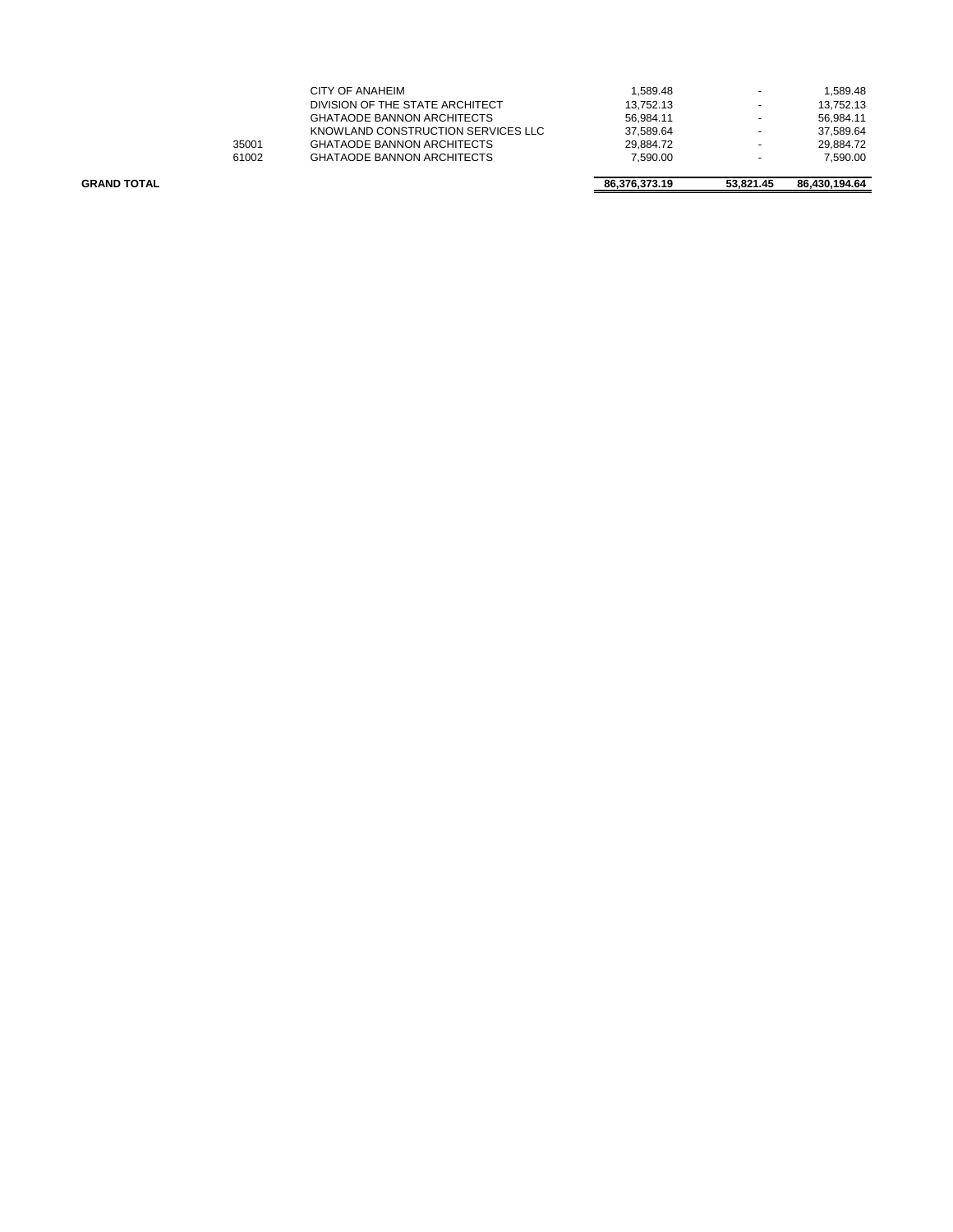## **MEASURE H FUND 26**

**INCOME STATEMENT**

As of April 30, 2022

|                                                         |                       | July 1, 2021 to    |                              |
|---------------------------------------------------------|-----------------------|--------------------|------------------------------|
| <b>Object Name</b>                                      | <b>Previous Years</b> | April 30, 2022     | <b>Grand Total</b>           |
| 8660 - INTEREST                                         | \$<br>3,188,724.27    | \$<br>473.42       | $\overline{3}$ , 189, 197.69 |
| 8662 - NET CHANGES IN INVESTMENTS                       | \$<br>2,302.21        | (2,302.21)         | 0.00                         |
| 8699 - ALL OTHER LOCAL REVENUE                          | \$<br>225,321.96      | 16,923.00          | 242,244.96                   |
| 8951 - PROCEEDS FROM SALE OF BONDS                      | \$<br>83,000,000.00   |                    | 83,000,000.00                |
| <b>TOTAL INCOME</b>                                     | 86,416,348.44         | 15,094.21          | 86,431,442.65                |
| 2202 - OPERATIONS FOREMAN                               | 1,812.00              |                    | 1,812.00                     |
| 2235 - MAINTENANCE/OPERATIONS OT                        | 35,751.80             |                    | 35,751.80                    |
| 2316 - ASSISTANT DIR MAINT/FAC                          | 230,342.12            |                    | 230,342.12                   |
| 2335 - PROJECT MANAGER                                  | 20,676.60             |                    | 20,676.60                    |
| 2337 - DIRECTOR - CAPITAL PROJECTS                      | 159,637.03            |                    | 159,637.03                   |
| 2352 - CONSTRUCTION SERVICES ADMIN                      | 171,722.83            |                    | 171,722.83                   |
| 3202 - PERS-CLASSIFIED                                  | 117,754.84            |                    | 117,754.84                   |
| 3314 - MEDICARE, CLASSIFIED                             | 9,001.37              | (0.03)             | 9,001.34                     |
| 3356 - OASDI, CLASSIFIED                                | 36,538.68             | (0.08)             | 36,538.60                    |
| 3402 - HEALTH & WELFARE-CLASSIFIED                      | 77,026.65             | $\blacksquare$     | 77,026.65                    |
| 3502 - SUI-CLASSIFIED                                   |                       | 308.18<br>0.65     | 308.83                       |
| 3602 - WORKERS'COMP-CLASSIFIED                          | 16,038.21             | (0.15)             | 16,038.06                    |
| 4310 - INSTRUCTIONAL MATL & SUPPLIES                    | 898,509.69            |                    | 898,509.69                   |
| 4320 - OTHER OFFICE/MISC SUPPLIES                       | 1,870.32              |                    | 1,870.32                     |
| 4355 - MAINTENANCE SUPPLIES                             | 1,618.00              |                    | 1,618.00                     |
| 4410 - EQUIPMENT - NON-CAPITALIZED                      | 669,025.25            |                    | 669,025.25                   |
| 5610 - REPAIRS/MAINT - O/S SERVICES                     |                       | 780.00             | 780.00                       |
| 5620 - RENTALS/OPERATING LEASES                         | 10,550.92             |                    | 10,550.92                    |
| 5762 - INTERFUND GRAPIC ARTS                            |                       | 240.00             | 240.00                       |
| 5840 - INTEREST EXPENSE                                 | 102,336.41            | 55.79              | 102,392.20                   |
| 5880 - OTHER OPERATING EXPENSES                         | 836,734.18            |                    | 836,734.18                   |
| 6126 - SITE IMPR FENCE/BKSTOP/ETC<br>6156 - OTHER COSTS | 762,108.00            |                    | 762,108.00                   |
| 6165 - SITE CONSTRUCTION                                | 56,079,349.38         |                    | 56,079,349.38                |
| 6209 - PLANNING-SURVEY                                  | 64,490.00             |                    | 64,490.00                    |
| 6210 - PLANNING - DSA PLAN CHECK FEE                    | 650,328.59            |                    | 650,328.59                   |
| 6212 - PLANNING - ARCHITECT PLAN FEE                    | 4,791,062.97          |                    | 4,791,062.97                 |
| 6216 - BUILDING IMPROVEMENTS                            | 197,473.43            |                    | 197,473.43                   |
| 6220 - PLANNING - CDE PLAN CHECK FEE                    | 42,933.00             |                    | 42,933.00                    |
| 6221 - BUILDING PORTABLE                                | 180,278.15            |                    | 180,278.15                   |
| 6222 - PLANNING - AGENCY FEES                           | 59,540.64             |                    | 59,540.64                    |
| 6240 - PRELIMINARY TESTS                                | 1,780.00              |                    | 1,780.00                     |
| 6241 - REPROGRAPHICS/IMAGING                            | 48,393.81             |                    | 48,393.81                    |
| 6250 - PLANNING - TESTING                               | 149,049.00            |                    | 149,049.00                   |
| 6251 - PLANNING - GEOTECH                               | 27,890.00             |                    | 27,890.00                    |
| 6252 - PLANNING - BID ADVERTISING                       | 12,328.96             |                    | 12,328.96                    |
| 6270 - MAIN BUILDING CONTRACTOR                         | 14,451,991.17         | 41,867.61          | 14,493,858.78                |
| 6271 - CONSTRUCTION-CONSULTANTS                         | 12,758.80             |                    | 12,758.80                    |
| 6273 - PROGRAM/PROJECT MGMT FEES                        | 2,578,797.50          |                    | 2,578,797.50                 |
| 6274 - CONSTRUCTION - OTHER COSTS                       | 214,863.14            | 11,897.66          | 226,760.80                   |
| 6276 - INTERIM HOUSING                                  | 43,591.31             |                    | 43,591.31                    |
| 6290 CONSTRUCTION TESTS                                 | 958,654.56            |                    | 958,654.56                   |
| 6291 - CONSTRUCTION - INSPECTION                        | 1,255,926.22          |                    | 1,255,926.22                 |
| 6299 - CONSTRUCTION - ABATEMENT                         | 88,250.00             |                    | 88,250.00                    |
| 6460 EQUIPMENT AUDIO/VISUAL                             | 1,149.69              |                    | 1,149.69                     |
| 6490 EQUIPMENT OTHER                                    | 305,109.79            |                    | 305,109.79                   |
| <b>TOTAL EXPENDITURES</b>                               | 86,376,373.19         | 53,821.45          | 86,430,194.64                |
| <b>NET INCOME (LOSS)</b>                                | \$<br>39,975.25       | \$<br>(38, 727.24) | \$<br>1,248.01               |